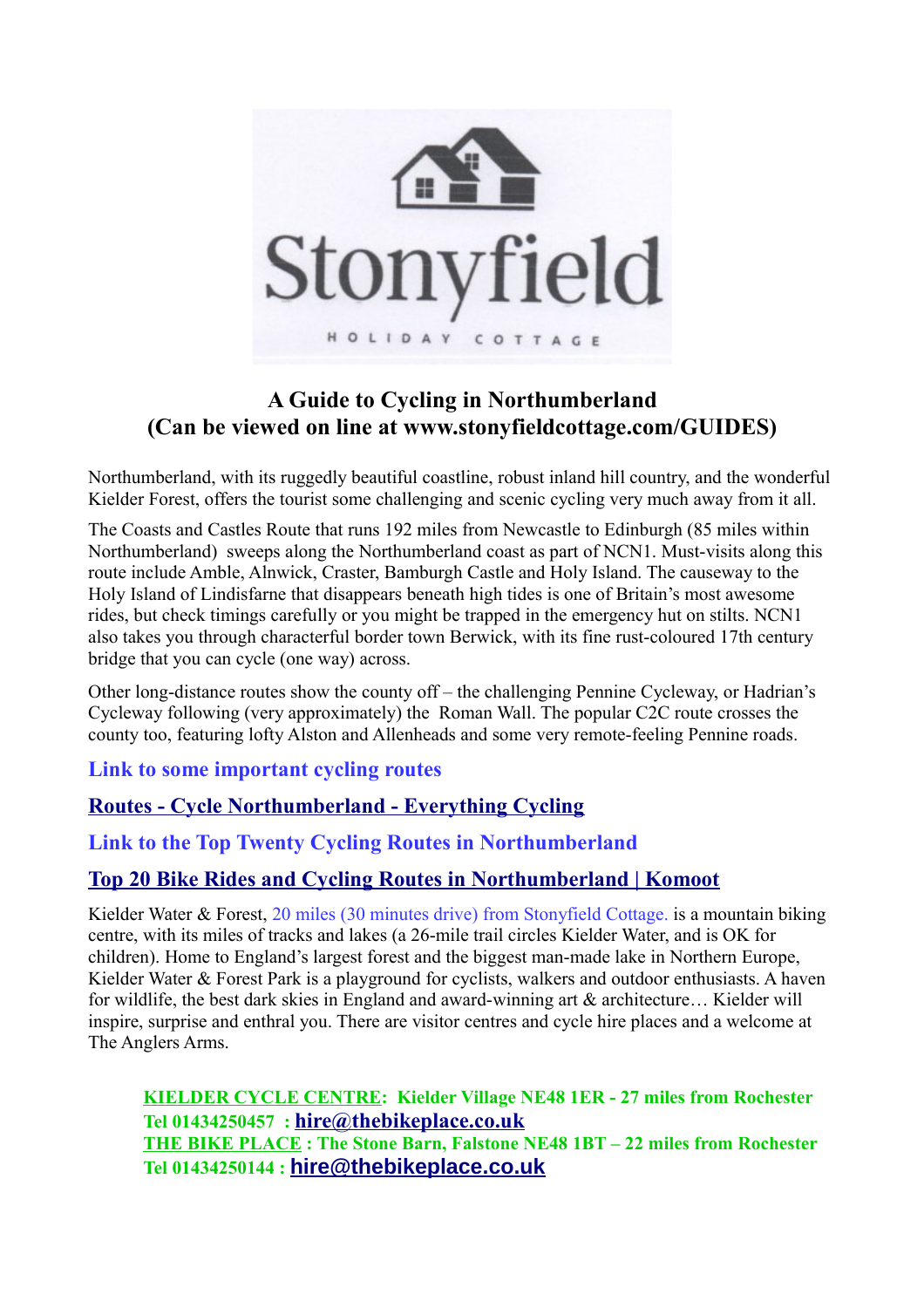# **Link to more information**

## **[Layout 1 \(visitnorthumberland.com\)](https://www.visitnorthumberland.com/getattachment/22740a53-958a-4e97-ab13-5caba45c09de/7-A-Day-Out-in-the-Forest-Kielder.pdf.aspx?lang=en-gb&ext=.pdf)**

The Deadwater Trails are among England's best single-track, and the Red Trail is the country's highest. It's a good place to see red squirrels. Off-road adventurers can also follow the recent Sandstone Way from Berwick to Hexham, 120 miles across the county. For families there are many quiet routes, such as the 10-mile Alnmouth/Warkworth Loop that's half car-free, but you need a car to get there!

Many relatively unsung places are great to visit by bike – Hexham, Morpeth, Rothbury for example – and good-food cafes and fine pubs are easy to find. Refreshment will be welcome: Northumberland can be a very, very hilly county.

**Link to set of six circular routes around Bellingham & North Tyne:**

#### **A set of six do-in-a-day circular cycle routes around the market town of Bellingham.**

The routes range from 12-23 miles and take in some stunning scenic views of Northumberland National Park.This selection of Bellingham and North Tyne Circular Cycling Routes largely follow the existing National Cycle Network - Pennine Cycleway Route 68, Reivers Route 10 to Greenhaugh. The routes range from 12-23 miles and take in some stunning scenic views of Northumberland National Park. There are hills to negotiate on all the routes, nothing too steep, but there are some long climbs.

#### **[Bellingham & North Tyne Circular Cycle Routes - Cycle Northumberland -](https://www.cyclenorthumberland.org.uk/listing/Bellingham--North-Tyne-Circular-Cycle-Routes)  [Everything Cycling](https://www.cyclenorthumberland.org.uk/listing/Bellingham--North-Tyne-Circular-Cycle-Routes)**

**Link to mid-Tyne cycling routes near Wark:**

#### **Three do-in-a-day cycle routes**

The Mid Tyne is an area of quiet country lanes,wooded valleys,and open vistas. The area is steeped in history,from the early Iron Age,the Roman Period and Hadrian's Wall,to the Anglo-Saxon and Medieval Periods with associated Bastle Houses,Peel towers and Castles. The countryside is dotted with the remains of this turbulent past.

**[Mid Tyne Cycling Routes - Wark - Cycle Northumberland - Everything Cycling](https://www.cyclenorthumberland.org.uk/listing/Mid-Tyne-Cycling-Routes)**

Otterburn Ranges and Upper Coquetdale

## This 61 mile circular route for the experienced cyclist is recommended by Roger Clarke.

Roger Clarke regularly takes part in Cycling UK's 'British Cycle Quest' and reveals this lesser-known British cycle route in a beautiful part of Northumberland.

The Otterburn Ranges and Upper Coquetdale are two of England's hidden gems for cycling. A look at the OS map suggests that Upper Coquetdale is a dead end road which stops at the Roman Camp of Chew Green. Not so, as I discovered some 25 years ago on joining Tyneside Vagabonds Cycling Club, which organised an annual club ride over the Ranges. The Ranges are open on Bank Holidays and other times but access is restricted to when the Army isn't firing. (See: https://www.gov.uk/government/publications/otterburn[firing-times.](https://www.gov.uk/government/publications/otterburn-firing-times))